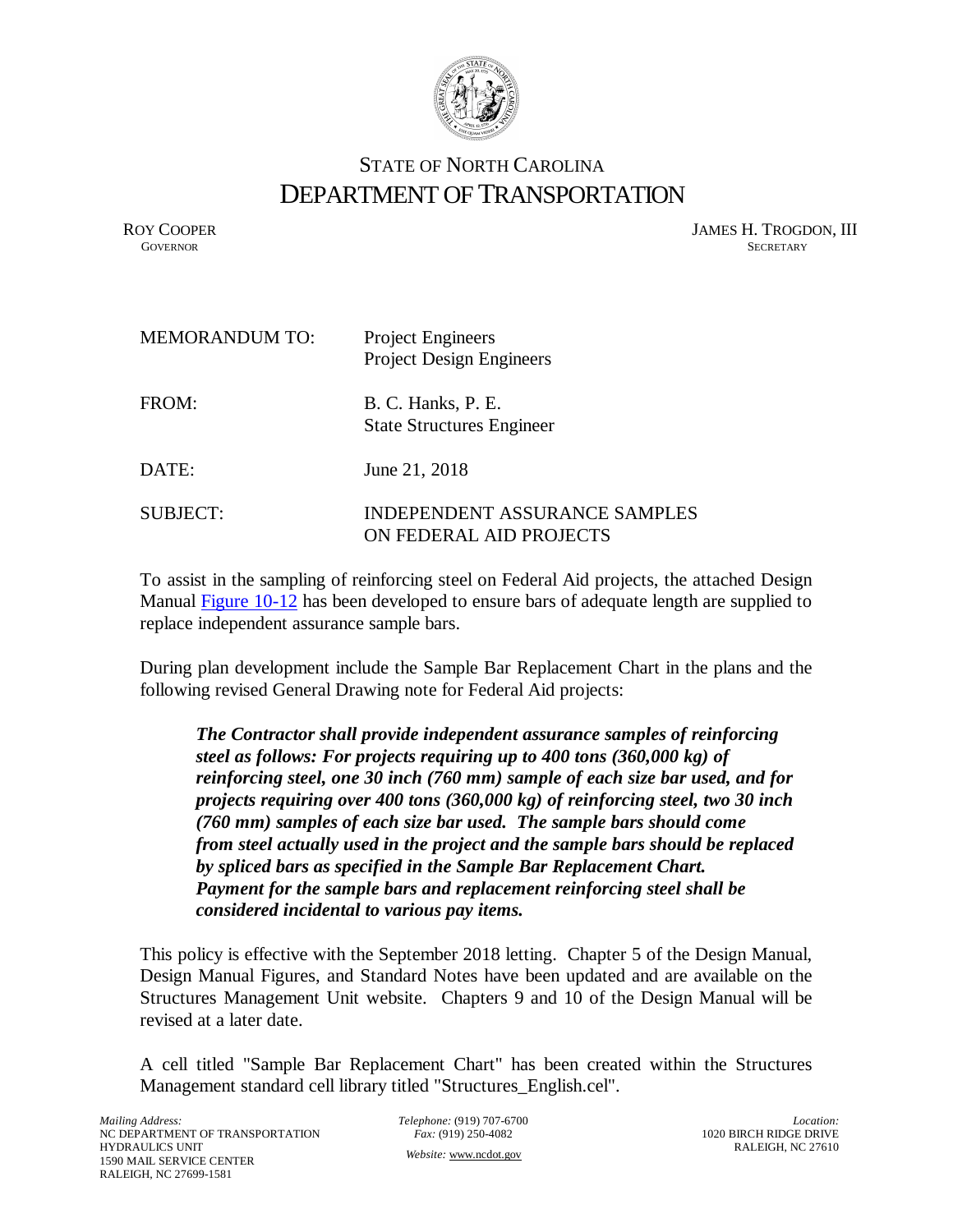Independent Assurance Samples on Federal AID Projects Page 2 June 21, 2018

## BCH/DCM/THC/ksl

Attachment: Figure 10-12

Cc: G. Muchane, P. E. W. K. Fischer, P. E. C. A. Peoples, P. E. L. Sylvester, P. E. T. M. Bruton, P.E. W. L. McAbee, P. E., FHWA Division Bridge Program Managers Regional Bridge Construction Engineers Area Construction Engineers